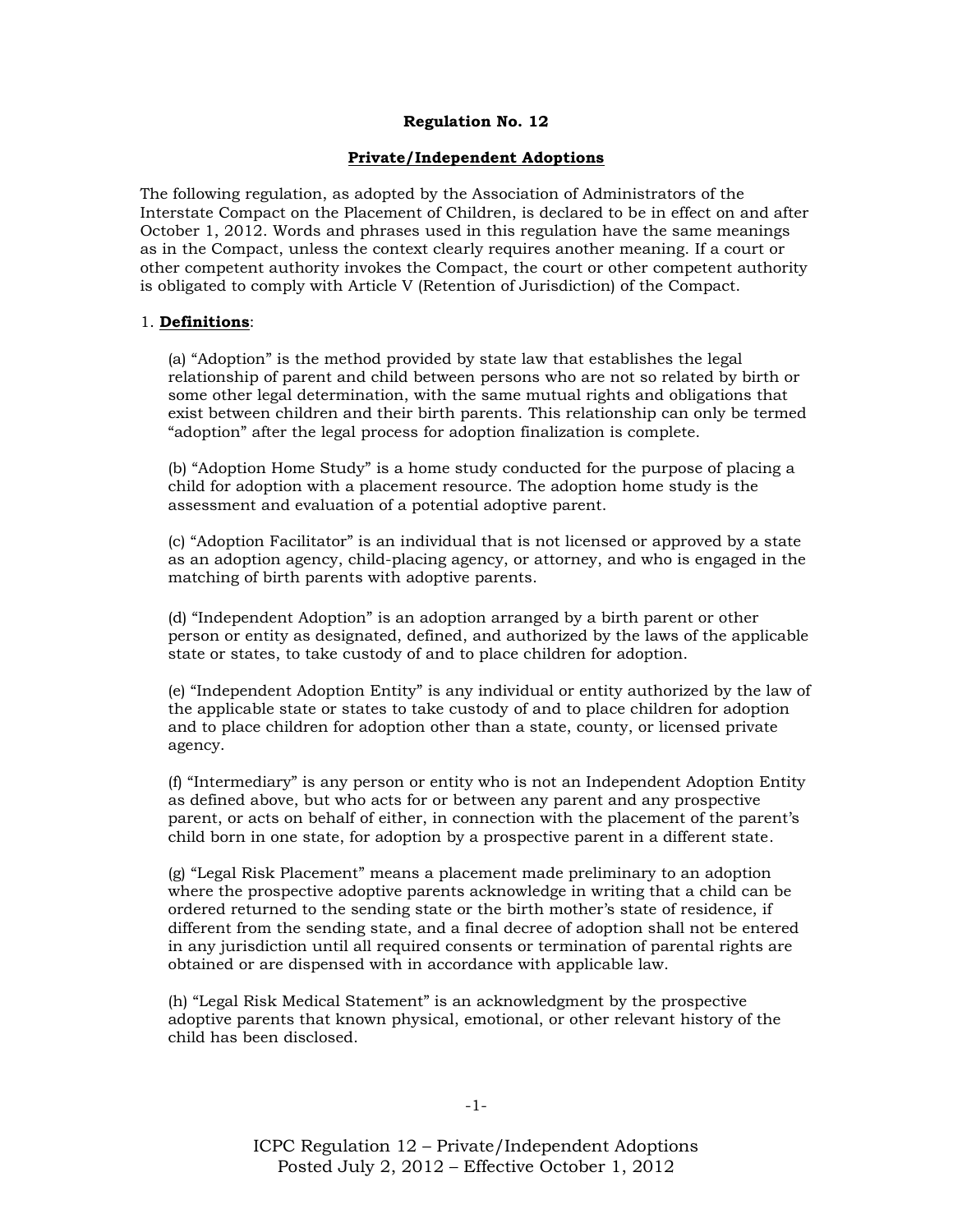(i) ―Private Agency‖ is a licensed or state approved agency whether domestic or international that has been given legal authority to place a child for adoption.

(j) ―Private Agency Adoption‖ is an adoption arranged by a licensed or approved agency whether domestic or international that has been given legal custody or responsibility for the child including the right to place the child for adoption.

2. **Intent of Regulation No. 12**: The intent of this regulation is to provide guidance and ICPC requirements for the processing of private agency or independent adoptions. The ICPC process exists to ensure protection and services to children and families involved in executing adoptions across state lines and to ensure that the placement is in compliance with all applicable requirements. It is further the intent of Regulation No. 12 for the sending agency to comply with each and every requirement set forth in Article III of the ICPC that governs the placement of children therein.

3. **Application of Regulation No. 12**: This regulation applies to children being placed for private adoption or independent adoption whether being placed by a private agency or by an Independent Adoption Entity, as defined herein, or with the assistance of an Intermediary, as defined herein, and as in compliance with the other articles and regulations.

4. **Conditions for placement as stated in ICPC Article III**: Prior to sending, bringing, or causing any child to be sent or brought into a receiving state for placement in foster care or as a preliminary to a possible adoption, the sending agency shall furnish the appropriate public authorities in the receiving state written notice of the intention to send, bring, or place the child in the receiving state. The notice shall contain:

(a) The name, date, and place of birth of the child.

(b) The identity and address or addresses of the parents or legal guardian. If the identity or address of a birth parent and/or legal parent is not provided, an explanation as to why it has not been provided shall be included to the extent that it is consistent with the laws of the applicable state.

(c) The name and address of the person, agency, or institution to or with which the sending agency proposes to send, bring, or place the child.

(d) A full statement of the reasons for such proposed action and evidence of the authority pursuant to which the placement is proposed to be made.

Compliance with this requirement may be met by submission of the documentation required under Section 6 below.

5. **Legal and financial responsibility during placement**: For placement of a child by a private agency for independent adoption, the private agency shall be:

(a) Legally responsible for the child, including return of the child to the sending state if the adoption does not occur during the period of placement.

(b) Financially responsible for the child absent a contractual agreement to the contrary or a statement by the prospective adoptive parent or parents that they will assume financial responsibility.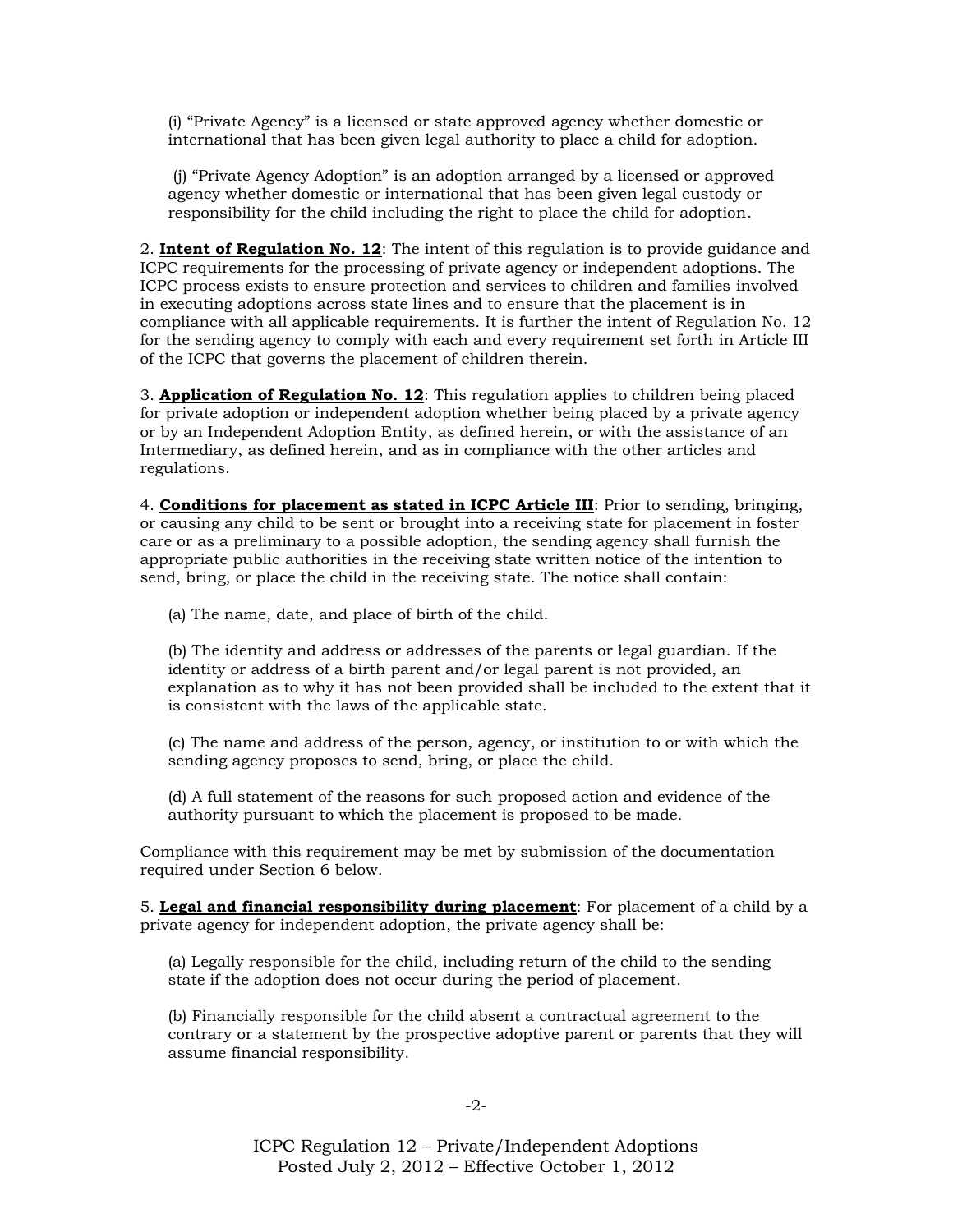## 6. **Sending agency or party case documentation required with ICPC-100A private agency/independent adoption request**:

(a) For placement by a private agency or independent entity, the required content to accompany a request packet for approval shall include all of the following:

(1) ICPC-100A: Form requesting ICPC approval to make placement;

(2) Cover letter: A request for approval signed by the person requesting approval identifying the child, birth parent(s), the prospective adoptive parent(s), a statement as to how the match was made, name of the intermediary, if any, and the name of the supervising agency and address;

(3) Consent or relinquishment: signed by the parents in accordance with the law of the sending state, and, if requested by the receiving state, in accordance with the laws of the receiving state. If a parent is permitted and elects to follow the laws of a state other than his or her state of residence, then he or she should specifically waive, in writing, the laws of his or her state of residence and acknowledge that he or she has a right to sign a consent under the law of his or her state of residence. The packet shall contain a statement detailing how the rights of all parents shall be legally addressed;

(4) Certification by a licensed attorney or authorized agent of a private adoption agency or independent entity that the consent or relinquishment is in compliance with the applicable laws of the sending state, or where requested, the laws of the receiving state;

(5) Verification of compliance with Indian Child Welfare Act (25 U.S.C. 1901, et. seq.);

(6) Legal risk acknowledgement signed by the prospective adoptive parents, if applicable in either the sending or receiving state;

(7) Statement of authority: A copy of the current court order pursuant to which the sending agency has authority to place the child or, if the authority does not derive from a court order, a statement of the basis on which the sending agency has authority to place the child and documentation that supervision is on-going;

(8) Current case history for the child, including custodial and social history, chronology of court involvement, social dynamics, education information (if applicable), and a description of any special needs of the child. If an infant, at a minimum, a copy of the medical records of the birth and hospital discharge summary for the child, if the child has been discharged;

(9) Foster home license: If the receiving state placement resource previously lived in the sending state and that state has required licensure, certification, or approval, a copy of the most recent license, certificate, or approval of the qualification of the placement resource(s) and/or their home showing the status of the placement resource as a qualified placement resource, if available. If the receiving state placement resource was previously licensed, certified, or approved as a foster or adoptive parent in the sending state and such license, certificate, or approval was involuntarily revoked, a statement of when such revocation occurred and the reasons for such revocation;

-3-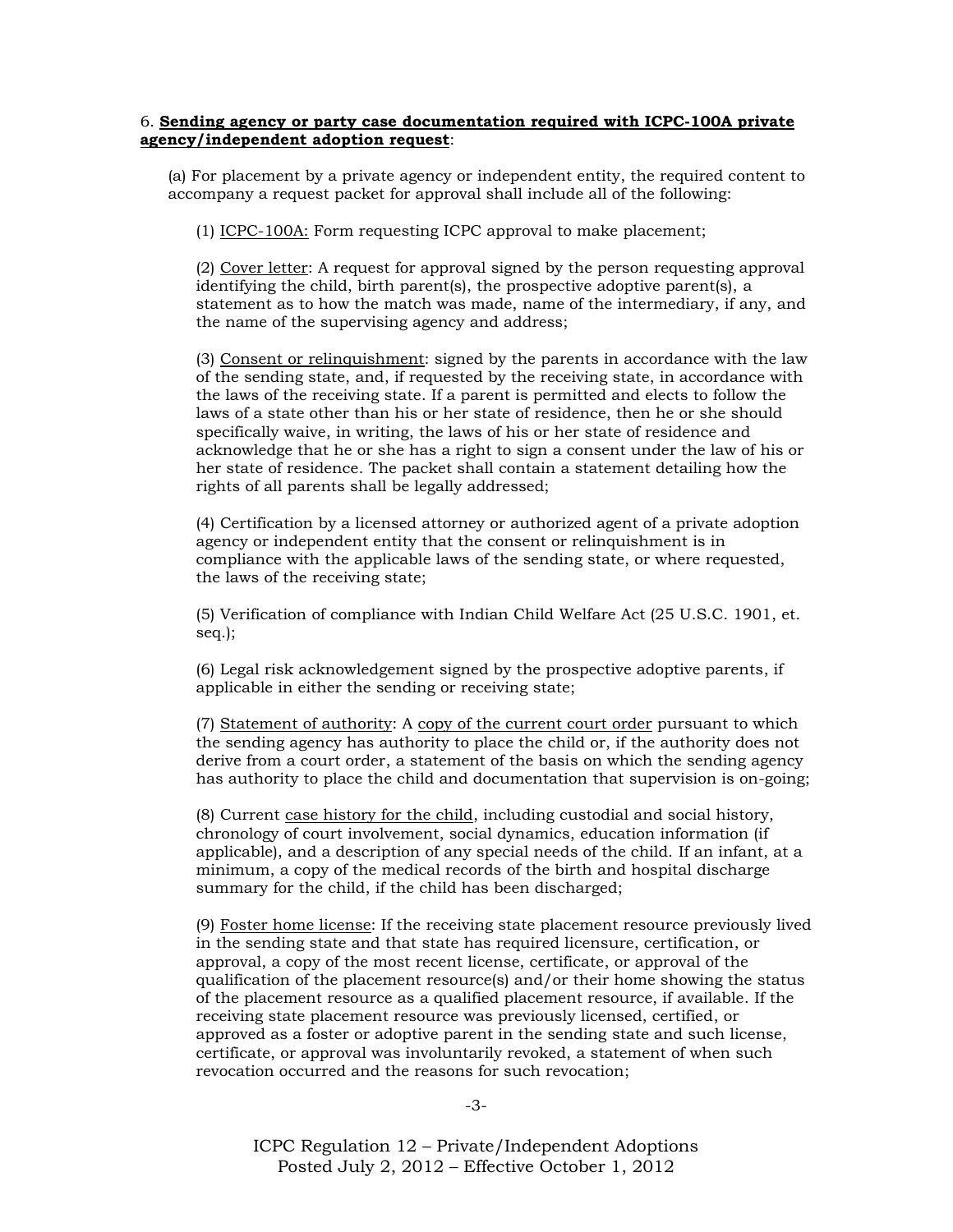(10) Adoptive home study or approval: A copy of the most recent adoption home study or approval of the prospective adoptive family must be provided, including, in accordance with the law of the receiving state, verification of compliance with federal and state background clearances, including FBI fingerprint and Child Abuse/Neglect clearances and Sex Offender Registry clearance, a copy of any court order approving the adoptive home (if entered), and a statement by the person or entity that the home is approved or a revised current home study update if the home study is more than 12 months old;

(11) A copy of the Order of Appointment of Legal Guardian, if applicable;

(12) Affidavit of Expenses, if applicable; and

(13) Copy of sending agency's license or certification, if applicable;

(14) Biological parents' information—social history, medical history, ethnic background, reasons for adoption plan, and circumstances of proposed placement. If the child was previously adopted, the adoptive parents shall provide the information set forth in this section for the biological parents, if available;

(15) A written statement from the person or entity that will be providing postplacement supervision (may be included in adoption home study) acknowledging the obligation to provide post-placement supervision; and

(16) Authority for the prospective adoptive parents to provide medical care, if applicable.

(b) If a home study is completed by a licensed private agency in the receiving state, the sending state shall not impose any additional requirements to complete the home study that are not required by the receiving state unless the adoption is finalized in the sending state.

#### 7. **Authorization to travel**: Additional documents may be requested

(a) Except as set forth herein, the child shall not be sent, brought, or caused to be sent or brought into the receiving state until the appropriate public authorities in the receiving state shall notify the sending agency, in writing, to the effect that the proposed placement does not appear to be contrary to the interests of the child. Art.  $III(d)$ .

(b) The sending and receiving state ICPC office may request additional information or documents prior to finalization of an approved placement. Travel by the prospective adoptive parents into the receiving state with the child shall not occur until the required content of the request packet for approval has been submitted, received and reviewed by the sending and receiving ICPC offices and approval to travel has been given, provided, however, a receiving state may, at its sole discretion, approve travel while awaiting provision of additional documentation requested.

8. **Approval by the receiving state ICPC office**: A provisional or final approval for placement must be obtained in writing from the receiving state ICPC office in

-4-